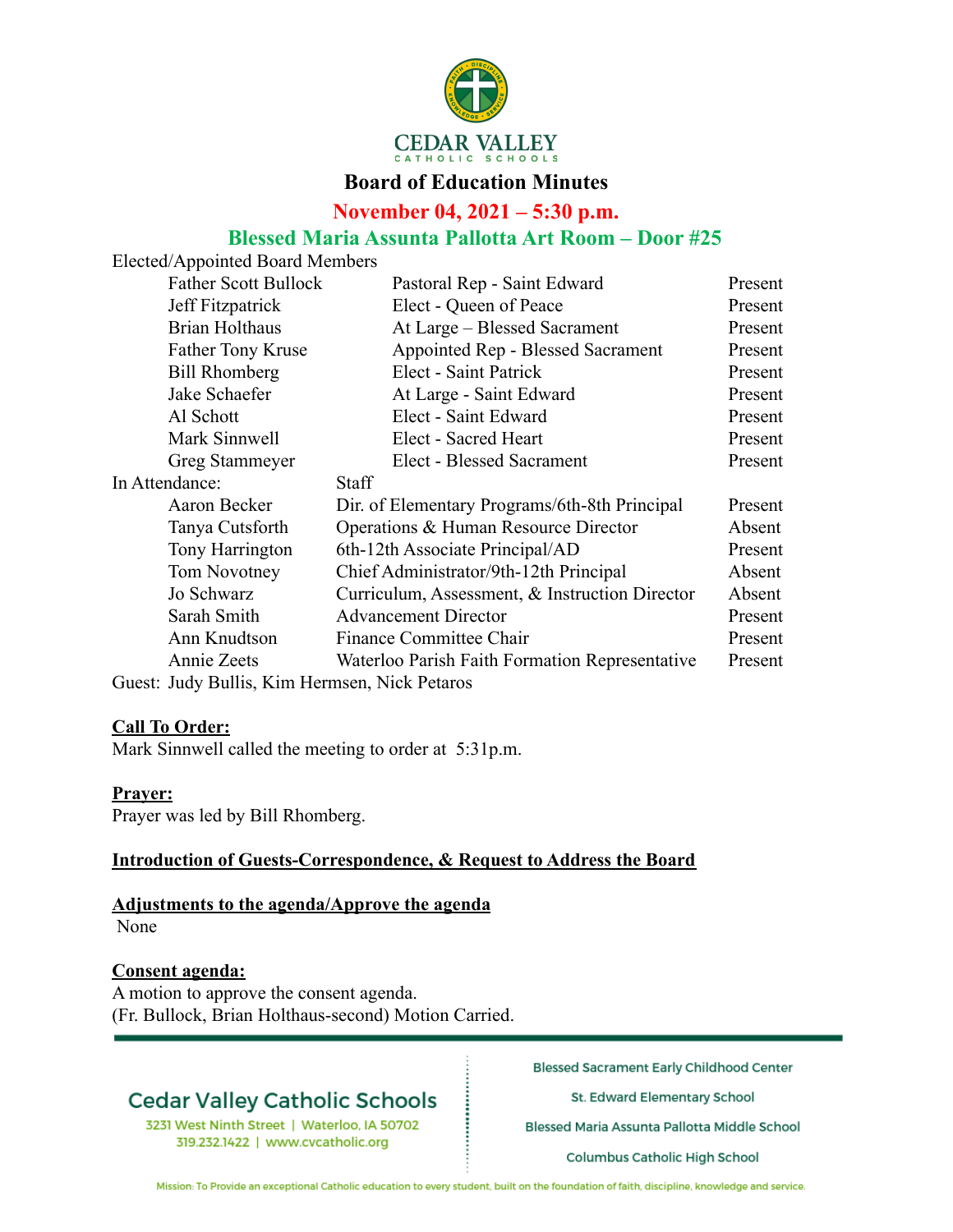

### **Information:**

1. CHS Service Class Check Presentation - Ben Hau, Blak Buckley, Jack Nolting, Sarah Smith

### **Old business – Action Items:**

1. CHS Service Cord Policy Update - Tony Harrington

A motion to amend the current CHS service cord policy to include requirements of 90 hours for seniors, 110 hours for juniors, 130 hours for sophomores, 160 hours for freshmen. Interim policy that only applies to the 2021-2022 school year.

(Jeff moved, Al second) Motion carried.

- 2. Strategic Planning Action Plans Brian Holthaus, Sarah Smith
	- a. Dec-- governance, retention across grades, series of presentations, Sarah will put together a schedule for the rest of the year.

### **New business – Action Items:**

- 1. CHS Athletic Sharing Agreement with Waterloo Christian Nick Petaros, Duane Willhite (Will not vote until December)
	- a. Waterloo Christian proposed a sharing agreement 7-12 effective 22-23 school year. Three options to review in December--no sharing, share all sports, share select sports.

**In-service:** The Sacred Congregation for Cathoilc Education; Paragraph 5-15 **-** All --paragraph 16-24 will be reviewed at next meeting

### **Additional Documents/Reports:**

- Faith Formation report
	- o Annie will assist with setting up ministry roles in the parishes for Masses, NCYC this month,
- Advancement Office report
	- o Athletic Hall of Fame, Dec. 4, Annual Appeal Letter mailed this week, Explore Night, PK Afford a Catholic Education
- Board Announcements--Education Freedom Pledge, Special Attention needs to be given to utility budget
- Good News from Principals and Activity Supervisor

## **Cedar Valley Catholic Schools**

3231 West Ninth Street | Waterloo, IA 50702 319.232.1422 | www.cvcatholic.org

**Blessed Sacrament Early Childhood Center** 

St. Edward Elementary School

Blessed Maria Assunta Pallotta Middle School

**Columbus Catholic High School** 

Mission: To Provide an exceptional Catholic education to every student, built on the foundation of faith, discipline, knowledge and service.